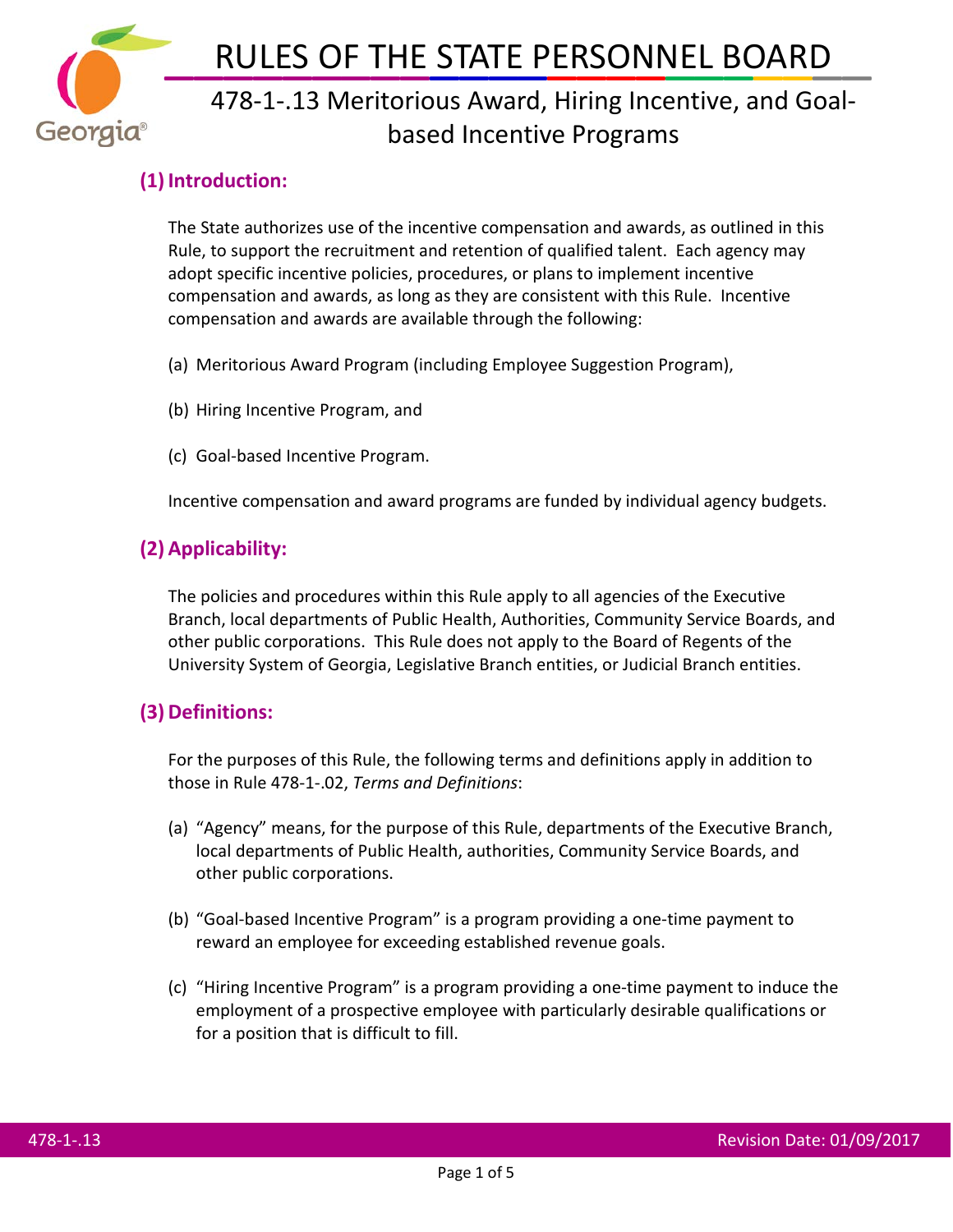(d) "Meritorious Award Program" is a program providing awards to employees for extraordinary service, acts, achievements, or suggestions outside regularly assigned duties.

### **(4) Meritorious Award Program:**

- (a) The Meritorious Award Program includes two components.
	- 1. Agencies may use the first component to recognize an employee or group of employees who go beyond the ordinary demands of the job in performing an extraordinary service, act, or achievement. Possible awards include: certificates of merit, pins, buttons, or other emblems. Lump sum payment awards are not available.
	- 2. The second component is the Employee Suggestion Program for which lump sum payment awards are available. (See section (5), below).
- (b) Service, acts, or achievements deserving of a meritorious award include, but are not limited to, the following:
	- 1. Performing an act of heroism above and beyond the normal demands of the job;
	- 2. Responding in an extraordinary manner to an unanticipated problem or opportunity on behalf of the agency;
	- 3. Performing a service, act, or achievement that particularly enhances public perception of the agency; or,
	- 4. Obtaining innovative or unique success when others' efforts have failed or it has been stated that the job could not be done.
- (c) The appointing authority, or designee, within an agency that implements a meritorious award program for extraordinary service, acts, or achievements, will determine the manner for nominating employees and approving awards. Such awards are considered pre-certified by the Commissioner of the Department of Administrative Services (DOAS) and Director of the Office of Planning and Budget (OPB).

### **(5) Employee Suggestion Program:**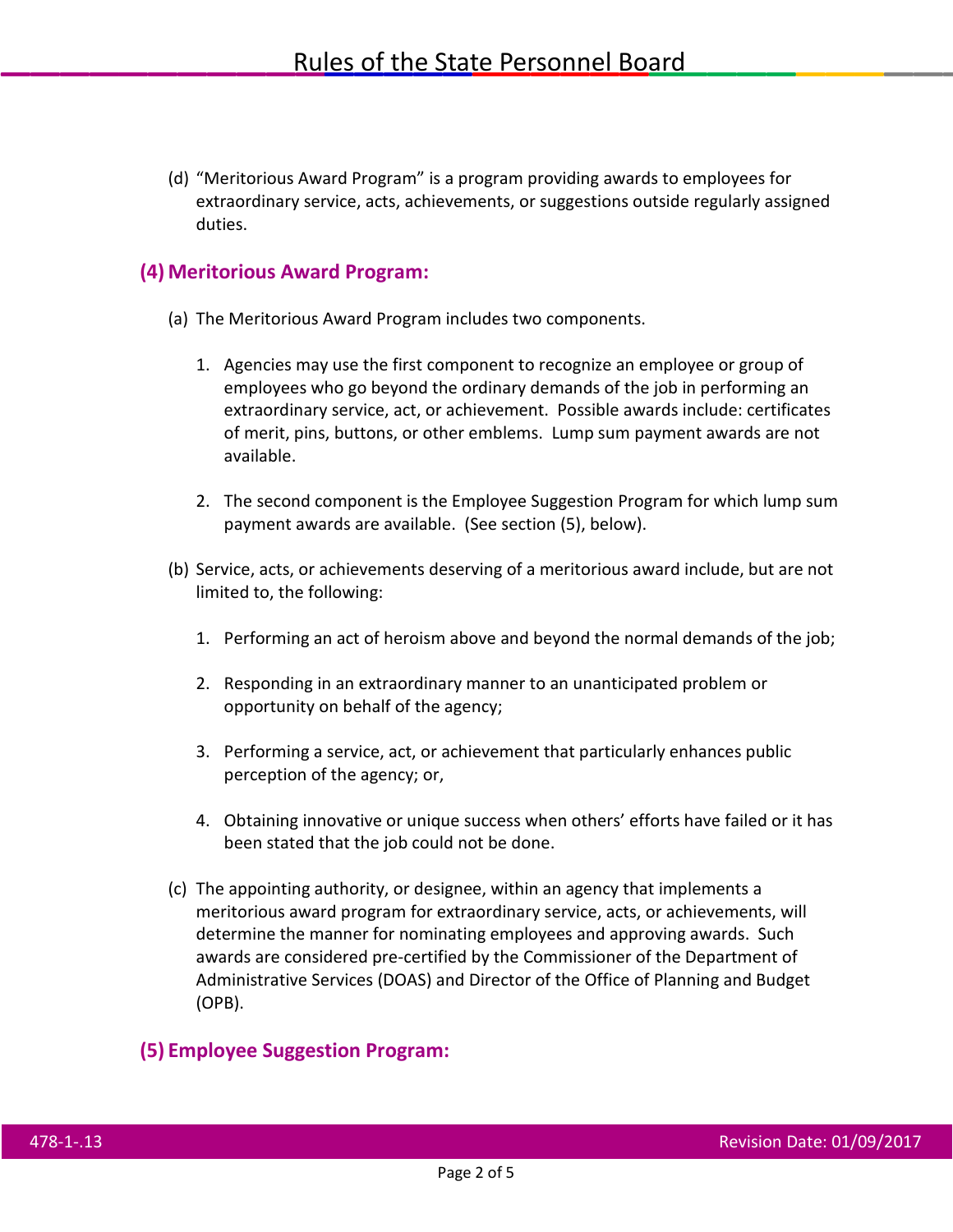- (a) The Employee Suggestion Program is a Meritorious Award Program used to recognize employees who provide a suggestion or idea to improve operations and/or efficiency that is implemented by an agency covered by this Rule.
- (b) Awards under the Employee Suggestion Program include certificates of merit, pins, buttons, other emblems, and the potential for a lump sum payment award. See Rule 478-1-.22, *Employee Suggestion Program*, for more information on the criteria and administration of the Employee Suggestion Program.
- (c) Payments made under the Employee Suggestion Program are included as salary in the pay period issued and are taxed as such. They shall not, however, be included in the regular rate of pay for purposes of calculating overtime or as earnable compensation for determining retirement benefits.

#### **(6)Hiring Incentive Program:**

- (a) The Hiring Incentive Program is a formalized incentive payment program designed to provide agencies greater flexibility to hire prospective employees with particularly desirable qualifications necessary to meet departmental business objectives.
- (b) Hiring Incentive Payment:

A hiring incentive payment is a one-time payment for the hire of a prospective employee with particularly desirable qualifications.

- 1. Agency policy may require hiring incentive payment to be contingent upon the employee's agreement in writing to repay a portion thereof upon separation if the employee does not remain employed a minimum specified period. Such specified period and the repayment schedule are determined at agency discretion.
- 2. Funding for hiring incentive payments shall come from individual agency budgets.
- 3. Hiring incentive payments are included as salary in the pay period issued and are taxed as such. They shall not, however, be included in the regular rate of pay for purposes of calculating overtime or as earnable compensation for determining retirement benefits.
- (c) Hiring Incentive Plan: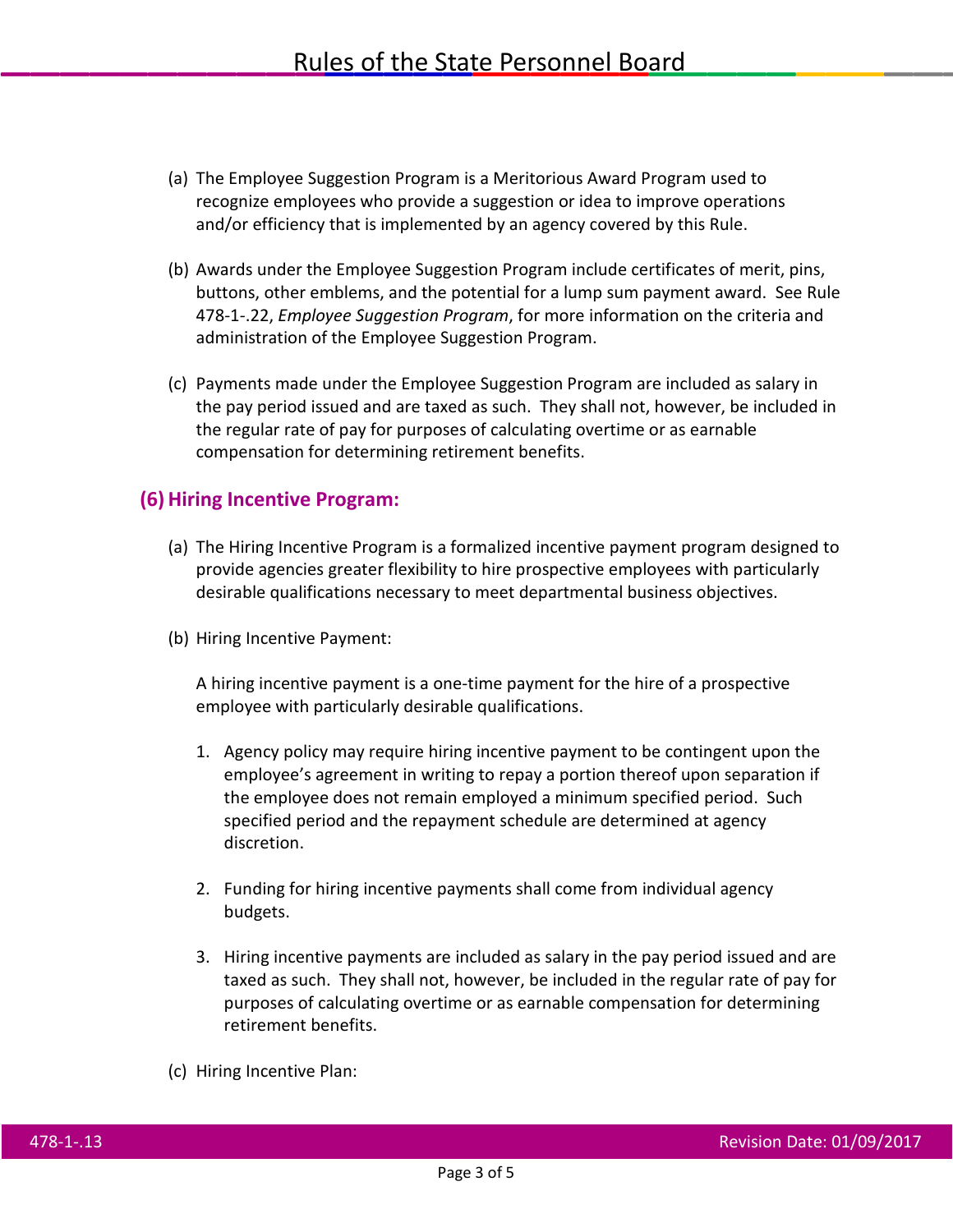For an agency to utilize hiring incentive payments, such agency shall establish and maintain a certified Hiring Incentive Plan prior to such utilization.

- 1. A Hiring Incentive Plan shall list the jobs and/or positions the agency will make eligible for hiring incentive compensation based on one or more of the criteria listed below in  $(6)(c)$  and the incentive amount(s). Hiring incentive payments may only be used for jobs and/or positions listed in the plan.
- 2. The Hiring Incentive Program may be used to support hiring into one of the following types of positions:
	- (i) A position determined by the agency to be hard-to-fill (such as a position that has been vacant an excessive period of time with no qualified applicants, or that requires a skill set that is unavailable or rare in a particular geographic area, etc.);
	- (ii) A position that is critical to a facility meeting its accreditation standards;
	- (iii) A position that is critical to maintaining public safety;
	- (iv) A position with a required skill critical to the agency; or,
	- (v) A position that is associated with unique preferred skills that are critical to the agency.
- (d) Certification of Hiring Incentive Plan:

A Hiring Incentive Plan becomes effective upon certification by the OPB Director, or designee, that funding is available, and certification by the DOAS Commissioner, or designee, that the plan meets the criteria provided in this Rule. OPB certification must be renewed for each fiscal year the plan is to be effective. DOAS certification remains in effect until a substantive change is made to the plan.

### **(7)Goal-based Incentive Program:**

- (a) The Goal-based Incentive Program may be used by an agency to compensate an employee for generating or securing income or revenue for the agency beyond predetermined and objectively measurable goals.
- (b) Goal-based Incentive Payment: